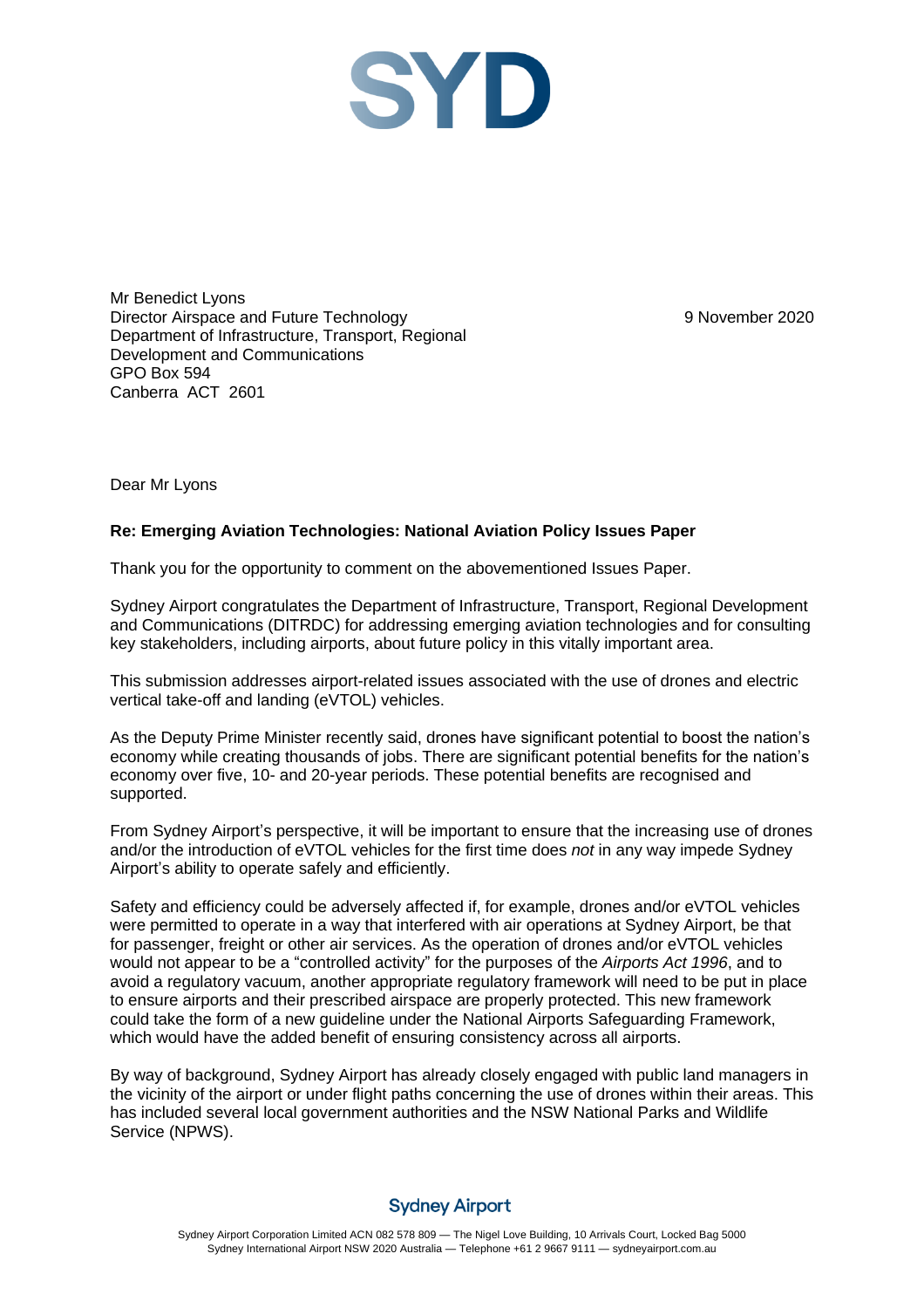In particular, we have suggested to councils that they erect CASA-approved signage in public reserves and national parks that are both close to the airport and/or lie beneath one of Sydney Airport's flight paths. An example of our engagement is shown in the **Attachment** to this letter.

The issue of enforcing the prohibition on drone use in these areas is important. Currently, CASA is responsible for regulating the use of drones in these areas. However, CASA does not have authorised officers patrolling those areas, and presumably does not have the resources to do so. This means the unlawful use of drones around the airport could in many cases be undetected and certainly unpunished. As the relevant local councils and NPWS *do* employ officers who regularly patrol such areas of public land, we believe those officers should be authorised by CASA to police the drone regulations within their areas of responsibility. At the very least, they could be authorised to issue cautions.

The only other issue we'd like to raise regarding the use of drones and/or eVTOL vehicles concerns noise. While it's still an important issue for many in the community, the number of noise complainants in areas close to the airport or under flight paths has been steadily decreasing over time. In fact, despite the number of flights growing by around 16% between 2008 and 2019, the number of noise complainants fell by nearly 80% over that same period, from a high of 2,972 in 2010 to a record low of 620 in 2019. It will be important to ensure that effective strategies are in place to ensure the use of drones and/or eVTOL vehicles does not cause the number of noise complainants to start increasing again.

| Thank you<br>please feel |  |  | rmation, |
|--------------------------|--|--|----------|
| Yours since              |  |  |          |

# **Ted Plummer** Special Adviser Government and Community Relations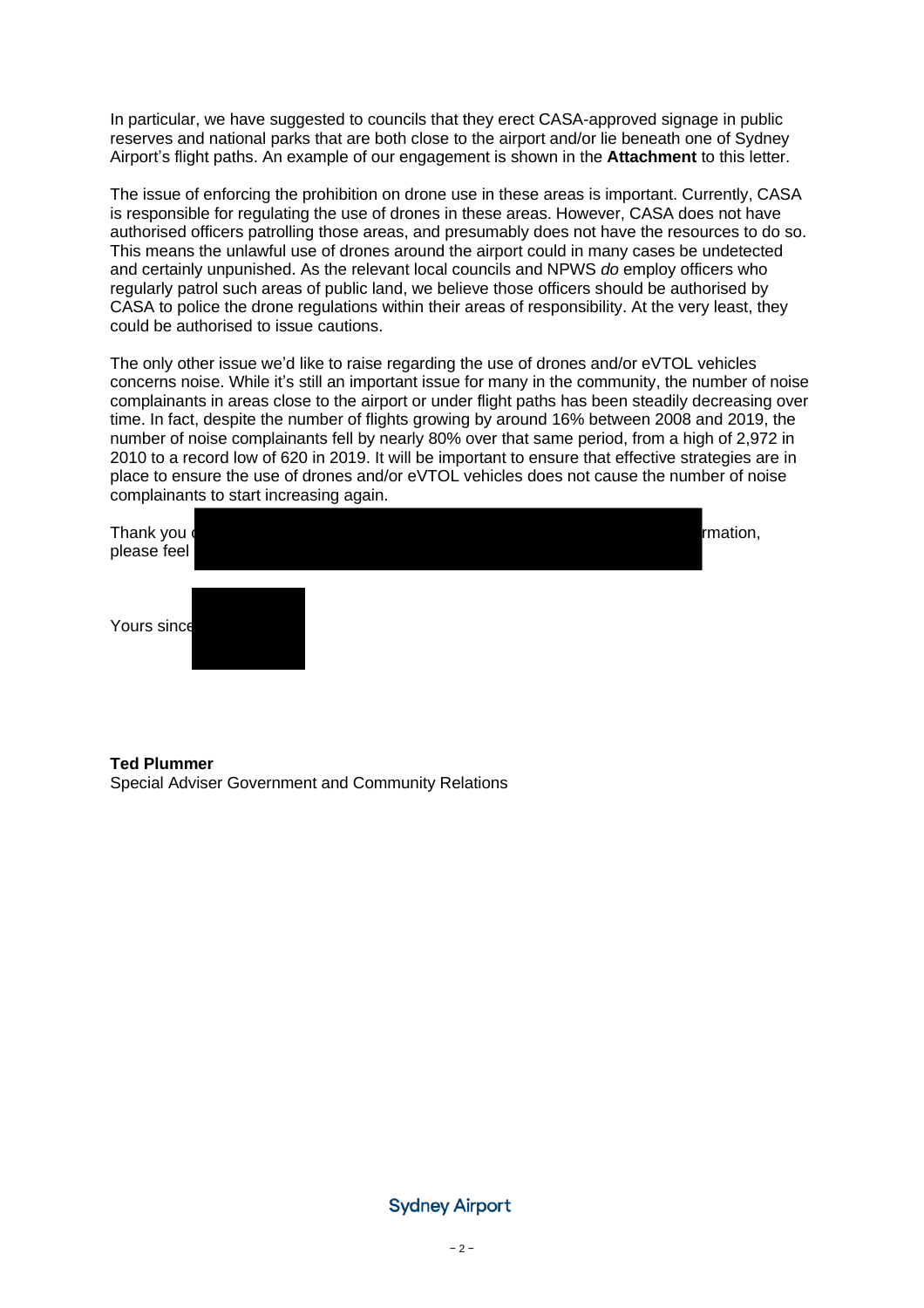### **Attachment**



Ms Meredith Wallace **General Manager** Bayside Council PO Box 21 Rockdale NSW 2216 17 December 2019

Dear Ms Wallace

#### New CASA-approved signage available to regulate drone activity in areas around **Sydney Airport**

Earlier this year, I wrote to various councils and other public land managers in the vicinity of Sydney Airport about remotely piloted aircraft systems (also known as drones).

Drone activity in Australia is currently regulated by the Civil Aviation Safety Authority (CASA) under the Civil Aviation Safety Regulations 1998 (the regulations). CASA applies those regulations consistent with its statutory aviation safety-related obligations.

The regulations include a list of areas where inappropriate drone activity is prohibited, including areas within 3Nm (or within 5.5km) of a controlled aerodrome. This includes Sydney Airport. The prohibited area for drone activity around Sydney Airport therefore includes parts of the Bayside, Inner West, Randwick City, City of Sydney, Canterbury-Bankstown, Georges River and Sutherland Shire local government areas.

In the interests of ensuring aviation safety, Sydney Airport is keen to ensure that the prohibition on inappropriate drone activity within 5.5 km of the airport is consistently and strictly observed. This includes within large areas of open space such as public parks or reserves, golf courses, Kamay-Botany Bay National Park, Towra Point Nature Reserve, Centennial and Moore Parks as well as Botany Bay itself.

My original letter suggested councils consider relying on section 632 of the Local Government Act 1993 to erect notices that prohibit drone activity in designated locations, including public parks or reserves. However, based on feedback we received from a number of councils, there is a preference for there to be agreed and consistent drone signage rather than having potentially different signage in each council area.

#### I can now advise that CASA has now developed standardised national drone safety signage.

The two types of CASA-approved signs – which are shown at **Attachment A** – are:

- 1. Caution: drone rules apply
- 2. No drone zone

#### **Sydney Airport**

Sydney Airport Corporation Limited ACN 082 578 809 -- The Nigel Love Building, 10 Arrivals Court, Locked Bag 5000<br>Sydney International Airport NSW 2020 Australia -- Telephone +61 2 9667 9111 -- sydneyairport.com.au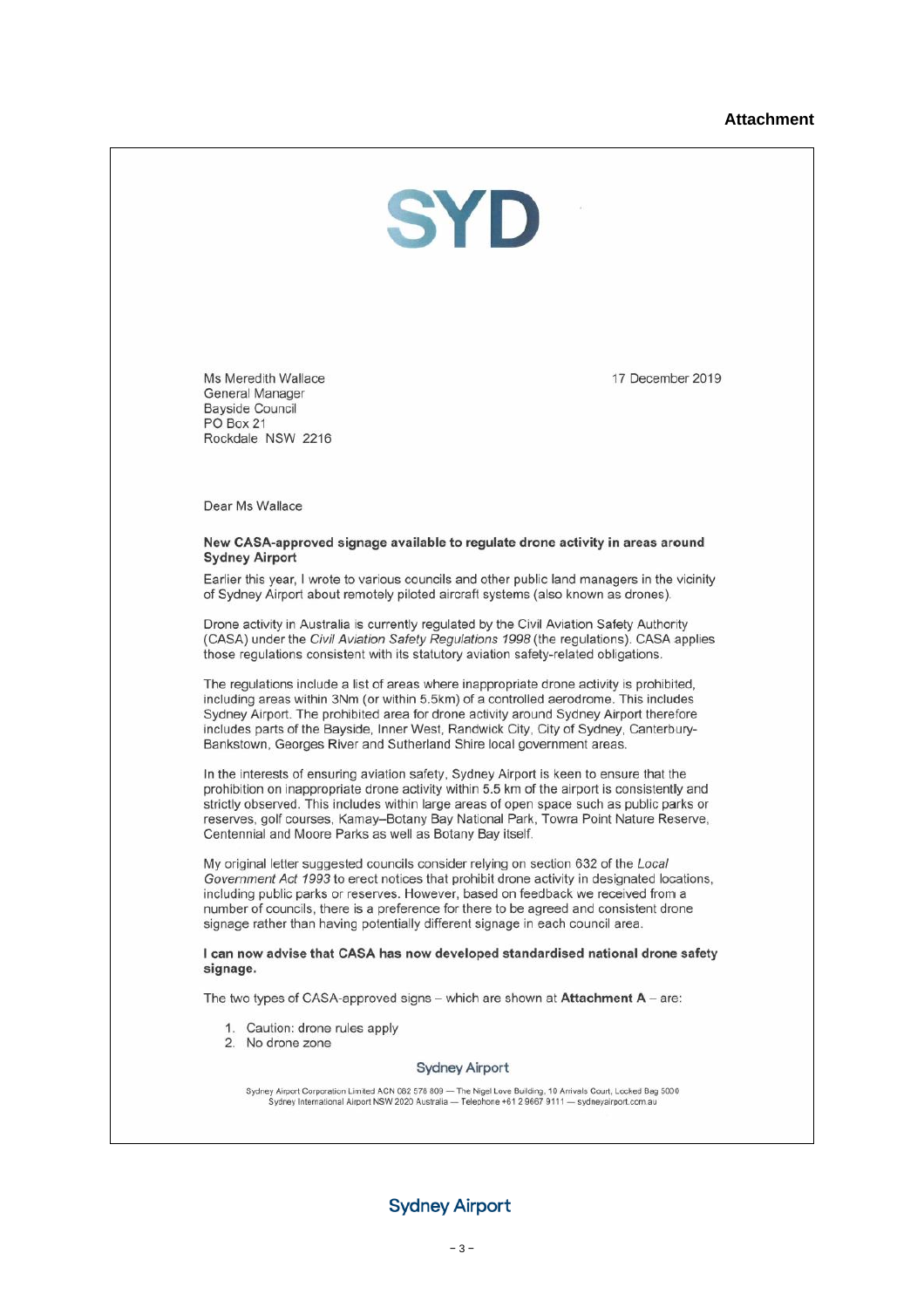Given the CASA regulations, the "No drone zone" sign would be the appropriate one to use within 5.5km of Sydney Airport. More information about each sign, enforcement and penalties and details of how to seek and obtain CASA approval for their use, can be found at: https://www.casa.gov.au/drones/rules/drone-signage.

To assist council, charts showing the flight paths that are typically used by both jet and non-jet aircraft flying to and from Sydney Airport are shown at Attachment B. These charts form part of Sydney Airport's Master Plan 2039. It's important to also note that flight paths can vary in practice by up to several kilometres or more. This occurs for a range of reasons including weather conditions, requirements for aircraft separation or variations in aircraft performance.

The parks, reserves and other areas of public open space within the Inner West local government area that generally align with these flight paths and where council could consider placing these signs are listed in Attachment C.

We urge council to consider placing signs in these areas. We would also be happy to meet with and brief council in more detail about this issue.



**Sydney Airport** 

 $-2-$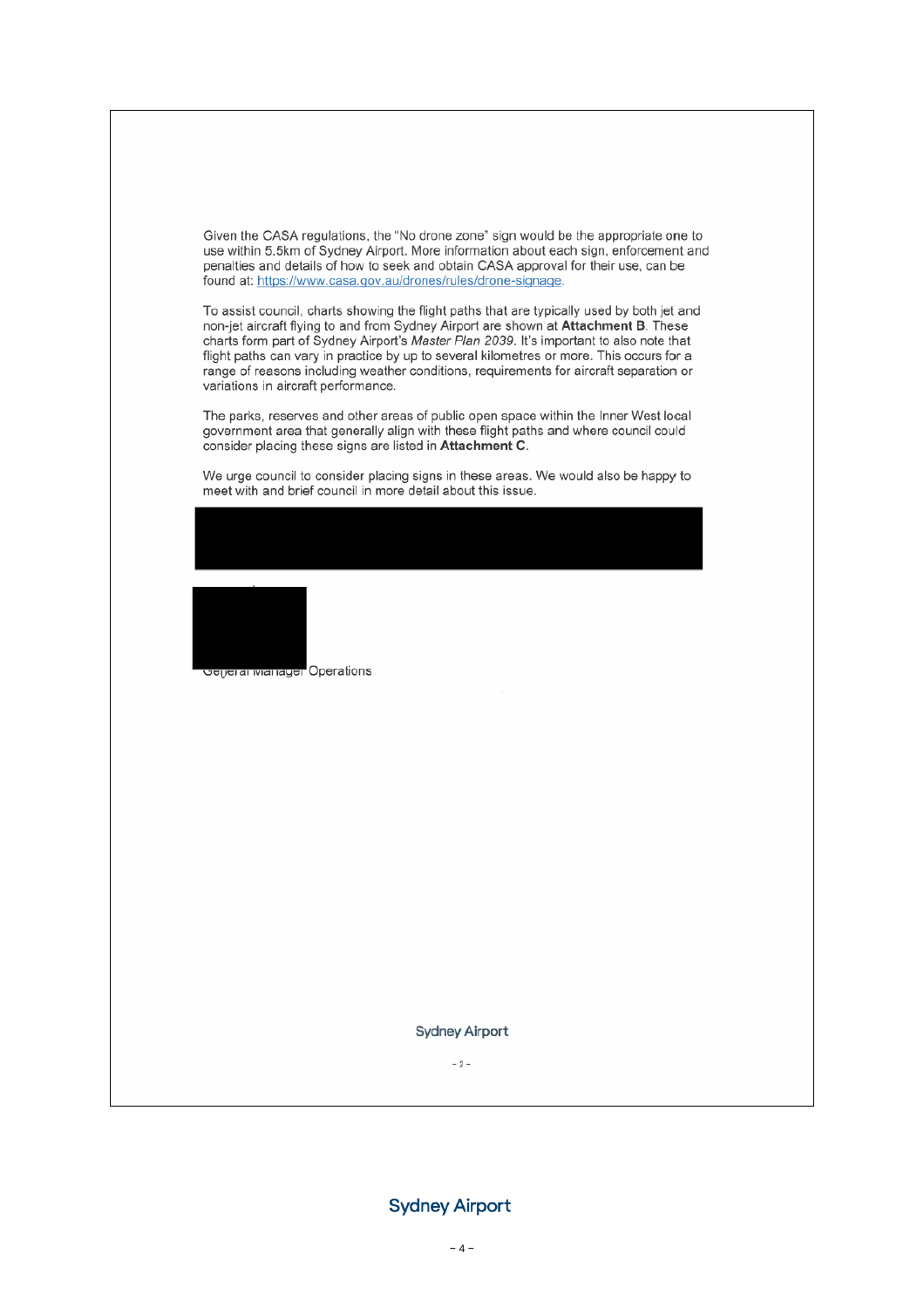#### **Attachment A**



This is a warning sign. It's designed to tell people<br>that there are added conditions or laws that may prevent you from operating your drone in the<br>location it's signposted.

### No drone zone



This is a prohibition sign. It's designed to tell people that they must not fly their drone in the<br>location it's signposted. It has a universally<br>recognisable red circle with a diagonal line across the drone symbol.

This sign can only be displayed within 3 nautical miles (5.5 km) of the movement area of a controlled<br>aerodrome or airport and in the approach and<br>departure paths.

#### **Sydney Airport**

 $-3-$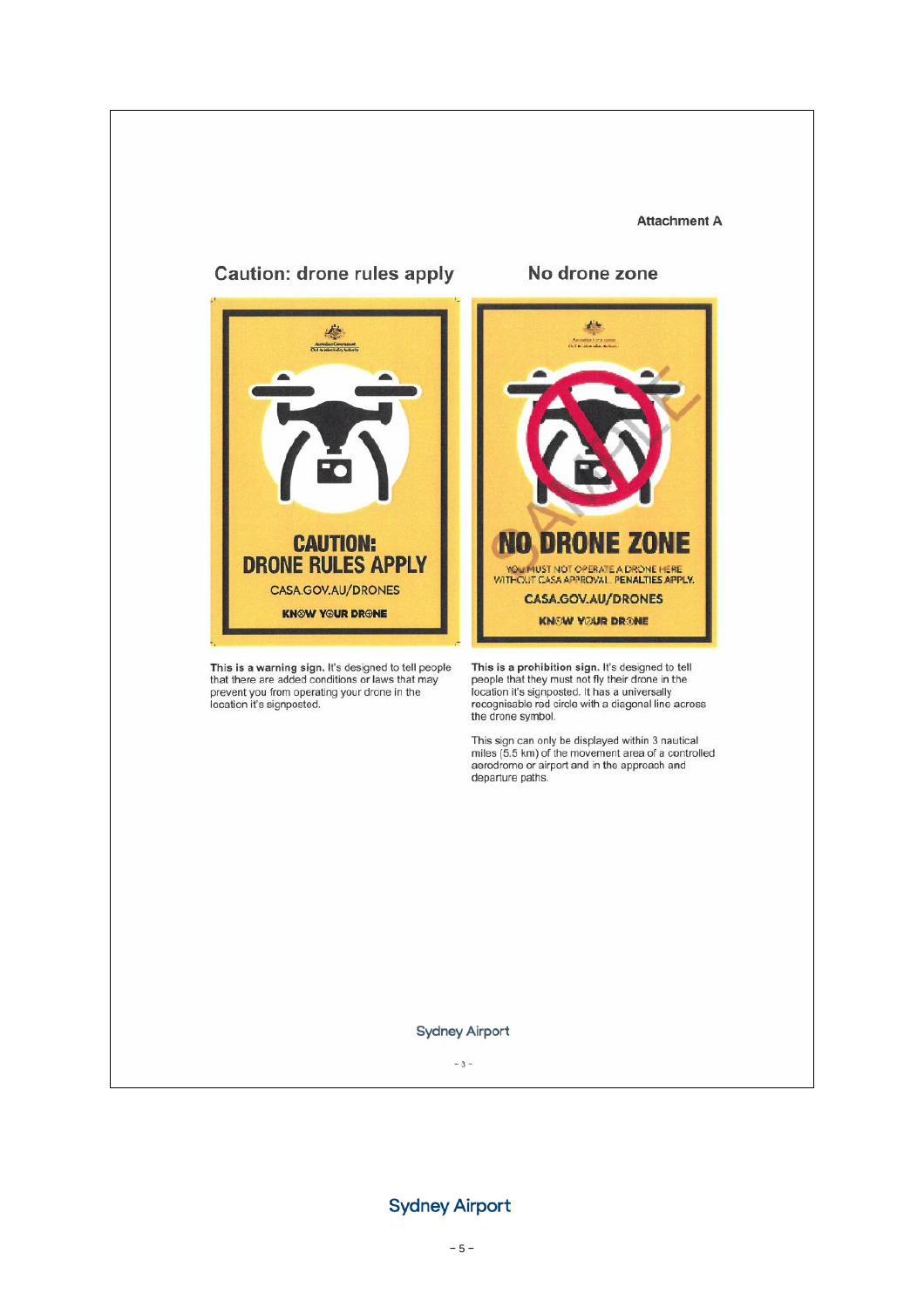## **Attachment B**



# Flight paths at Sydney Airport (jet and non-jet)

Sydney Airport

 $\sim 4$  –